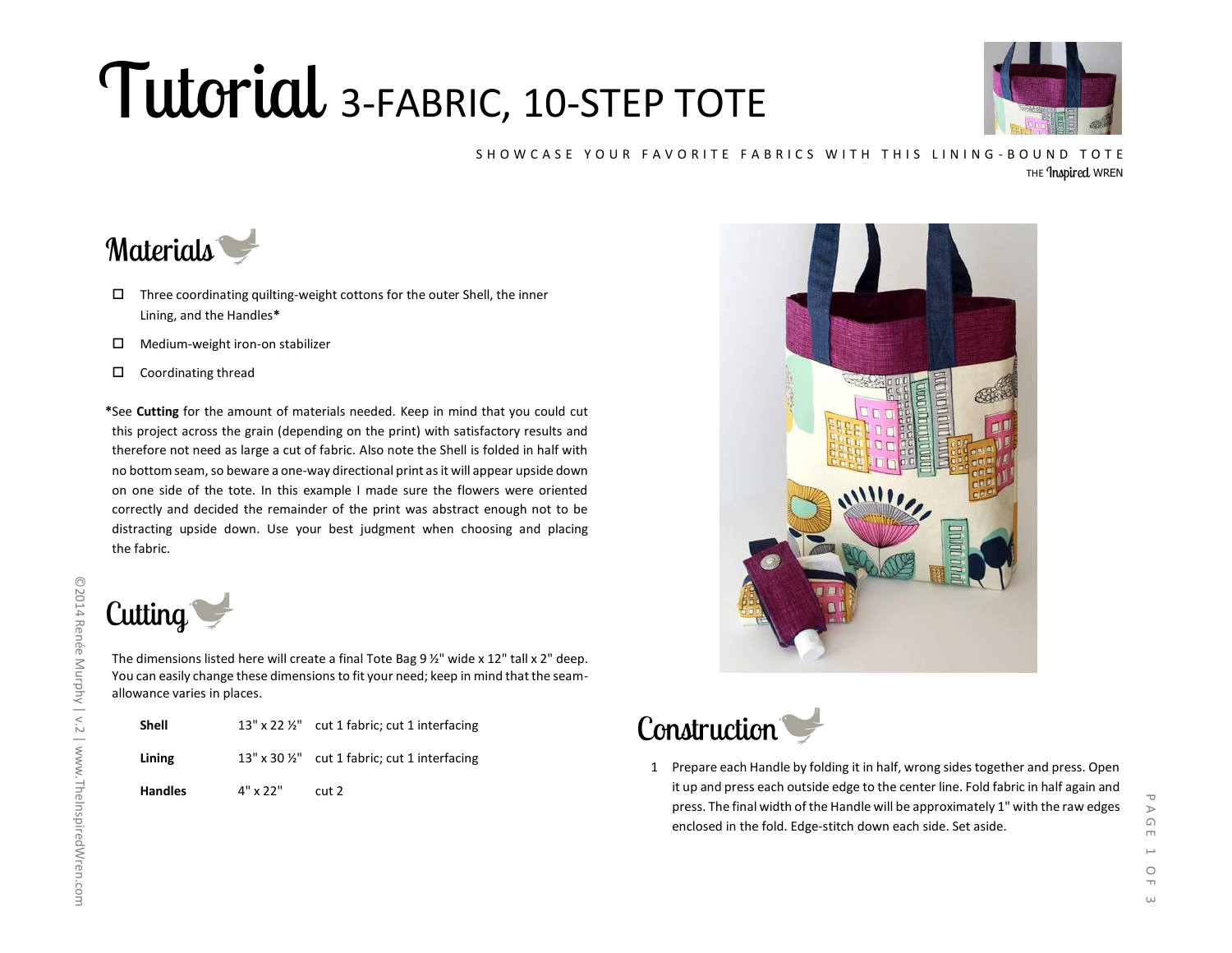- 2 Apply the interfacing to the Shell and Lining fabrics following the manufacturer's instructions.
- 3 Working with the right side up and matching the raw edges, center the ends of one Handle 4" apart on a short end of the Shell fabric; pin in place. Repeat with the second Handle on the opposite short end of the Shell.



- 4 With right sides together, align the short ends of the Lining and the Shell sandwiching the Handles in between—note the Lining will not lay flat as it is longer than the Shell. Pin in place.
- 5 Stitch each short end with a ¼" seam allowance, catching the Handles in the seams.





*The red dotted lines indicated the location of stitching in Step 5.*

6 Turn the Tote right side out and press the seam allowance toward the Shell. Press the entire Tote flat so that the Lining fabric is an even 2" at each end. Pin on either side of the Handles to maintain the 2" borders.

7 Stitch each Handle onto the Lining fabric (through both layers) with an approximately 1 ¾"-tall X.



- 8 Sew the side seams of the Tote with a French-seam finish:\*
	- *a.* Fold the Tote in half right side out—with the Lining in and the Shell facing out—and stitch down both sides with a **shy ¼"** (or a 1/8") seam allowance. *QUICK TIP: Sew with the fabric in the ¼" position but move the needle to the far RIGHT position for these seams.* Trim any loose or frayed threads.
	- *b.* Turn the Tote wrong side out and press the side seams flat. Stitch down both sides with a **generous ¼"** (or a 3/8") seam allowance encasing the raw edges of the seam. *QUICK TIP: Sew with the fabric in the ¼" position but move the needle to the far LEFT position for these seams.*

\*If you prefer to finish the two side seams with an alternate method, know there is a ½" seam-allowance on each side.



Needle far right

Needle far left

3-FABRIC, 10-STEP TOTE

Tutorial 3-FABRIC, 10-STEP TOTE

 $\frac{1}{\sigma}$ 

 $\triangleright$  $\bigcirc$